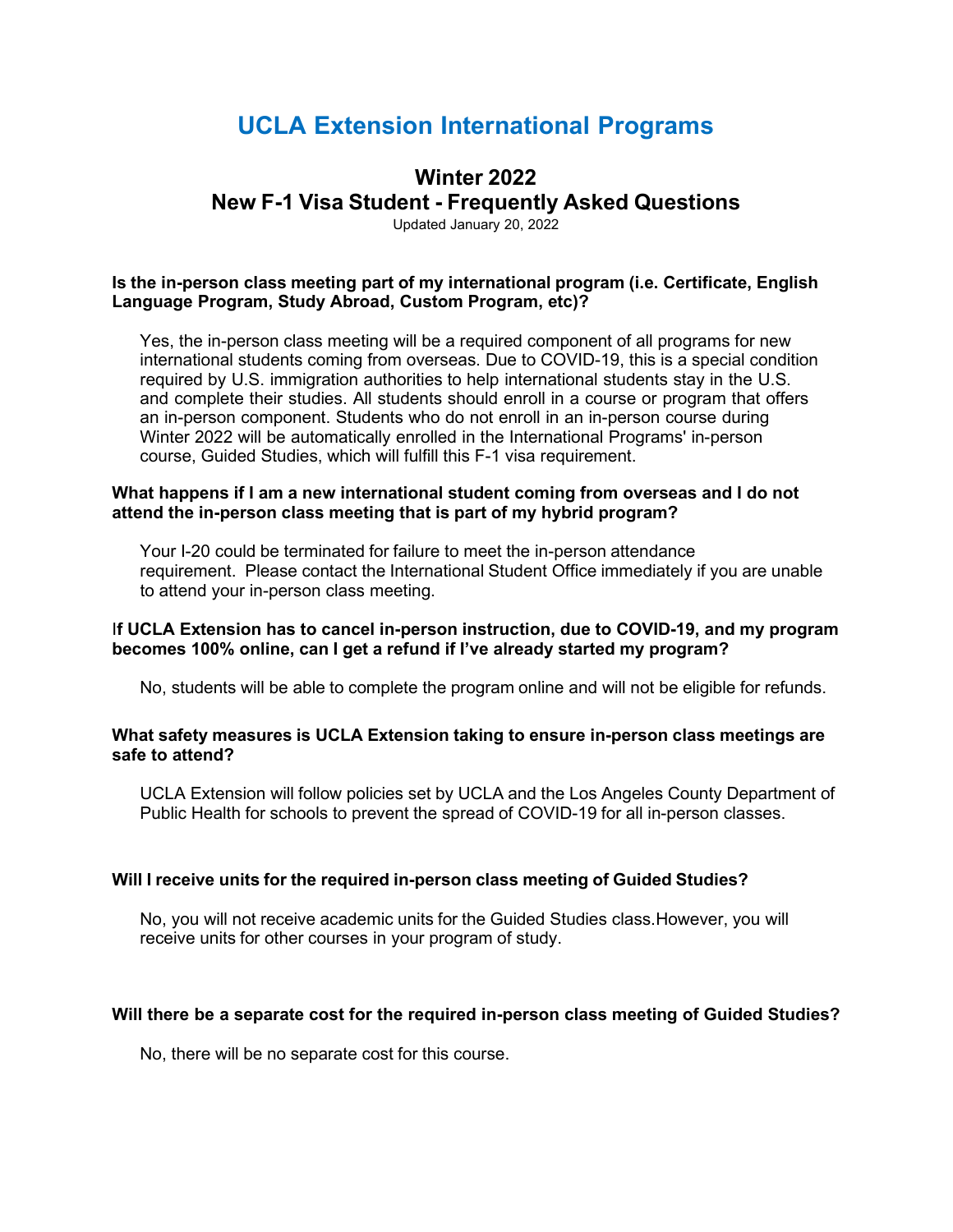### **Will the U.S. Embassy issue an F-1 visa for me to attend UCLA Extension?**

Yes, the U.S. Department of State suspended routine visa services worldwide in March 2020 due to the COVID-19 pandemic. However, as global conditions improve, U.S. Embassies and Consulates are now offering a phased resumption of routine visa services.

Please see the individual website for the U.S. Embassy or Consulate in your region for information regarding its operating status and the services currently offered. To find embassy or consulate websites, go to [https://www.usembassy.gov/.](https://www.usembassy.gov/) Each embassy or consulate website will have information related to COVID-19, visa wait times, and other relevant information.

Please Note: F-1 visa issuance is not guaranteed, and each I-20 form/visa application is subject to embassy/consulate review and approval.

#### **I have been admitted to UCLA Extension as an international student, but now I am concerned about traveling. Can I defer my program start date? If so, do I need a new I-20?**

Yes, your attendance can be deferred to a future start date at no cost. You will need an updated I-20 to reflect the new program dates. Please contact our office at [iso@uclaextension.edu](mailto:iso@uclaextension.edu) for instructions.

If you are an Intensive English Program student, you will need to complete and submit the following two items:

- 1. Online [Application](https://www.uclaextension.edu/english-language-programs-american-language-center/dates-fees-and-applications)
- 2. [Transfer](https://www.uclaextension.edu/sites/default/files/pdf/ALC-Cancellation-and-Refund-Policies-Fall_2020.pdf) Request Form

Email the Transfer Request Form to [alcenroll@uclaextension.edu](mailto:alcenroll@uclaextension.edu) to process your deferral.

#### **I am concerned about traveling. If I decide to cancel my trip to Los Angeles, can I get a refund?**

English Language Programs: Yes, please complete this [cancellation form](https://www.uclaextension.edu/sites/default/files/pdf/ALC-Cancellation-and-Refund-Policies-Fall_2020.pdf) and email it to [aclenroll@uclaextension.edu.](mailto:aclenroll@uclaextension.edu)

Certificate Programs: Yes, your application can be cancelled and you will be issued a full refund of the international student application fee if you decide not to attend the certificate program. Please contact the International Student Office at [iso@uclaextension.edu a](mailto:iso@uclaextension.edu)s soon as possible if you decide to cancel your plans. In order to receive the refund, you may not have entered the U.S. before the program start date. If you have already enrolled in courses, please check your receipts to determine the refund deadlines for each course.

#### **Which documents will I need with me when I travel to Los Angeles?**

If you are a *new student,* you will need:

- Valid passport
- Valid F-1 visa
- Valid I-20